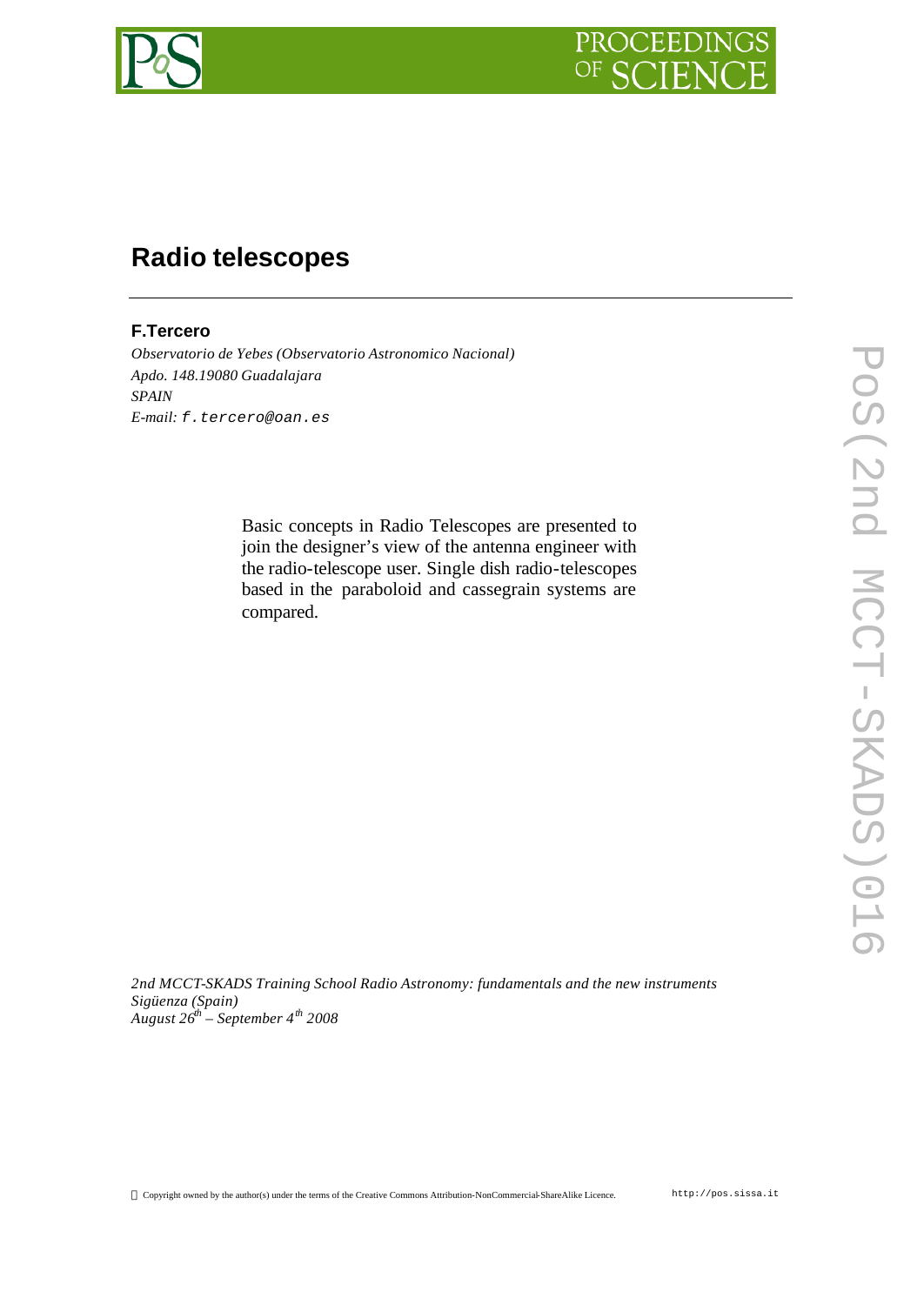## **1. Introduction**

The invention 400 years ago of the optical telescope changed the known universe giving a new view of the sky. The detector used for the observation of the sky was the human eye, however the interposition of the telescope between the naked eye and the universe gave a magnified view of astronomical objects that, although were still distant, could give details never seen before and consequently innumerable stars and celestial objects were discovered. Optical astronomy was developed in conjunction with optical technology but little attention was invested in exploring the electromagnetic spectrum widely. The development of the TransAtlantic Radio communications led to the belief that interferences in the communication signal, which were registered at the same hours every day, could not have originated from the earth. Finally radio emission from our galaxy was identified. Again the telescope (in this case an antenna that formally was the first radio telescope) was the fundamental key to reveal a new cold and hidden universe.

The telescope can be understood as an instrument that collects and concentrates energy from the observed source and gives high angular discrimination. Both objectives can be fulfilled by constructing telescopes whose size is as large as is practically possible in terms of wavelength. Moreover it is an electromagnetic antenna, a simple definition of which is that it is a transducer between the free space propagation and the guided propagation for the electromagnetic waves. The radio spectrum window is much bigger than the optical one, from the Hz waves to the millimeter waves up to 300 GHz. Many antenna designs exist in the broad radio band, where each specific design fulfils the requirements of the frequency band of observation. Due to the very large bandwidth of the RF spectrum it is impossible to have broadband antenna design that works optimally in all the radio spectrum, consequently the aspect and operation principle of antennas changes from dipoles to big aperture antennas at low and high frequencies respectively.

A general description of the parameters that determine the electrical behavior of an antenna will be shown. Aperture antennas, reflector and horn antennas, will also be explained in more detail with the aim of giving understandable concepts (avoiding a rigid theoretical analysis) that can be transferred easily from the antenna engineer's viewpoint to the radio telescope user. These reflector antennas are widely used from the GHz up to the Far Infrared and represent a nice example of where the optical and microwave technology merge.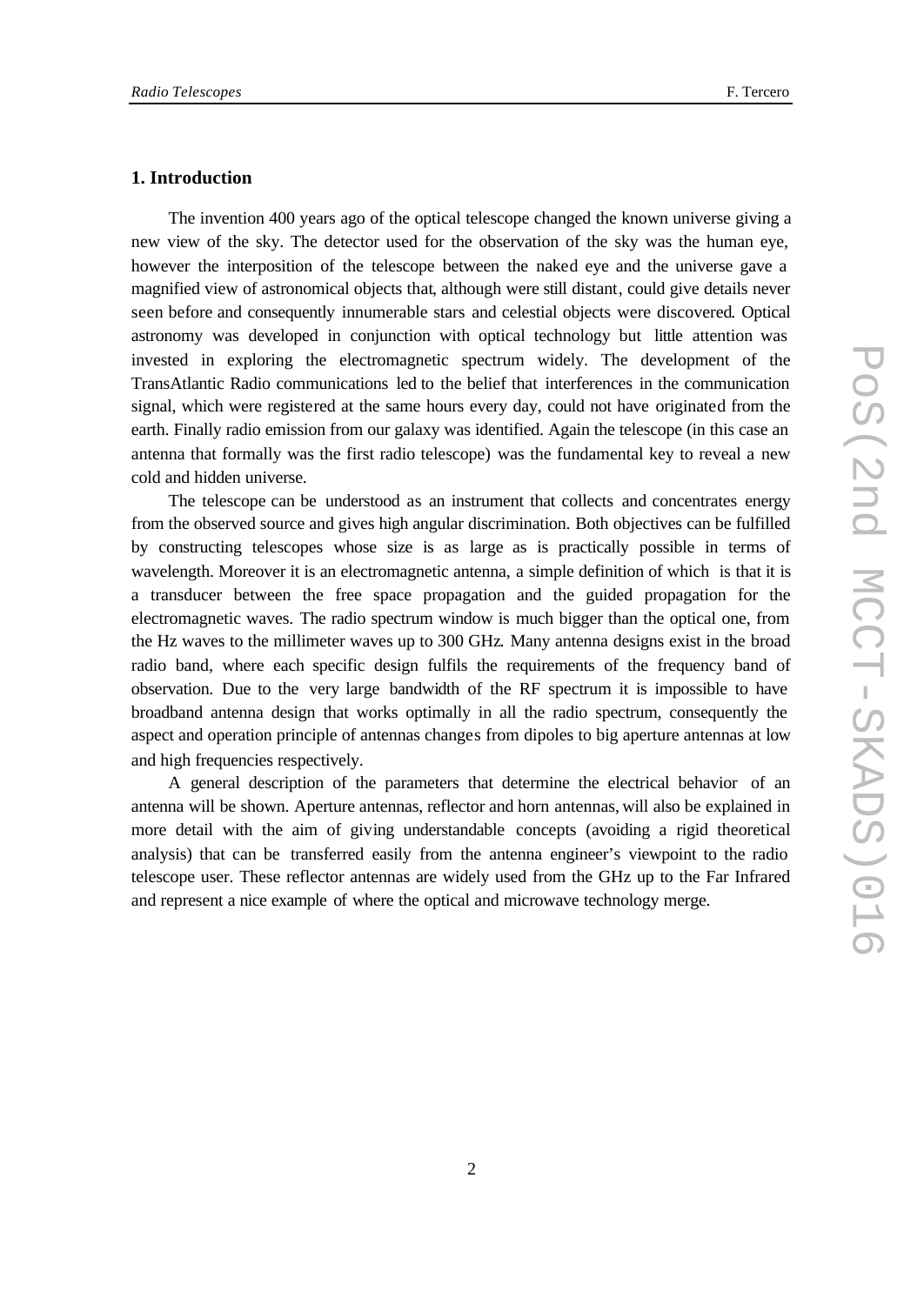## **2.Fundamentals of the detection EM waves in the radio domain**

The sky brightness is an adequate measure of the intensity of resolved source. It is defined, in a specified direction as the flux density per unit solid angle of the source, W  $m^2 Hz^1$  strad<sup>-1</sup>. The spectral distribution of flux density differs for different radio sources. The sources radiate by different emission mechanism and have been divided into two main groups, thermal and nonthermal emitters.

The spectrum of thermal radiation from a black-body is given with enough accuracy at the frequencies and intensities normally encountered in radio astronomy by Rayleigh's classical approximation, derived from the Planck's Law.

$$
B_n(T) = \frac{2h\mathbf{n}^3}{c^2} \frac{1}{\exp\left(\frac{h\mathbf{n}}{kT}\right) - 1}
$$
 Planck's Law Eq. 1  
\n
$$
B_n(T) = \frac{2kT\mathbf{n}^2}{c^2} = \frac{2kT}{I^2}
$$
 Rayleigh-Jeans approximation when  $(h\mathbf{n} \ll kT)$  Eq. 2

In the case of sources that radiate like black bodies the frequency is squared, (e.g. Moon and Planets without atmosphere). In other cases this exponent changes, for example, in the case of transparent gas clouds the spectrum is flat due to the dependence of the frequency of the optical depth. In any case, from the antenna engineer's viewpoint, the use of this brighness spectrum lets us define an antenna temperature, that is the case of sources that radiate as black bodies, that it is the object temperature.

#### **2.1 Antenna Basics**

Almost any type of antenna can described with a few concepts that can be defined (or measured or calculated) independently of the design of the antenna. They can be applied both for dipoles and aperture antennas. The most important concepts relative to the radio telescopes are mentioned below.

*Radiation Pattern:* is the mathematical function that represents the radiation (or reception) properties of the antenna in the space. It is a 2 dimensional function (usually in spherical thetaphi coordinates) and it is independent of the distance to the antenna. In practical cases diagrams with the phi coordinate fixed are shown (at 0 and 90 degrees). It usually has several lobes that are the directions where the radiation is received strongly. The antenna is usually pointed with the main lobe at the source, and the radiation received with the secondary side lobes is undesired because it is not pointing to the source under observation. The measurement of the width of the beam between the -3dB points is usually known like HPBW (Half Power Beam Width)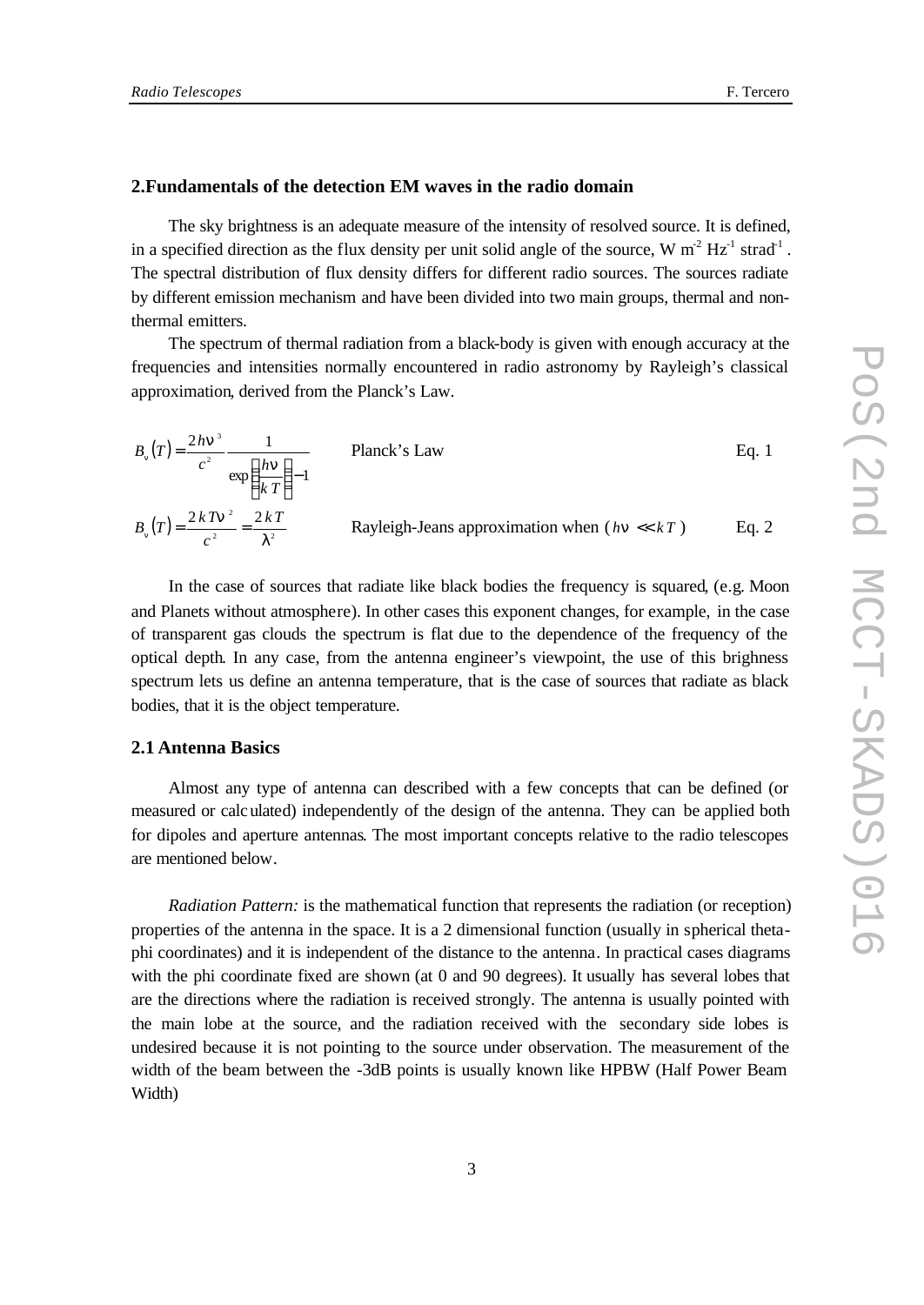

*Fig 1 Example of radiation pattern normalized at 0dB* 

*Directivity*: is a measurement of the radiation of the antenna at maximum intensity in comparison with an isotropic radiator (radiates equally in all directions). This figure is not much used in astronomy. However the concept is widely used because the more directive is an antenna the narrower is the main lobe of the radiation pattern.

*Polarization:* Is the polarization of the wave received by the antenna. Linear and elliptical polarization are the bases for describe any other polarization. In linear polarization the horizontal and vertical are the orthogonal bases components, while in the elliptical polarization are the right and left polarizations. The antennas can be polarization sensitive or not. In any case, if we want to detect both polarizations the two polarizations are separated in two separate receiver chains.

*Effective Area:* Is the ratio of the available power at the terminal of a receiving antenna to the power flux density of a wave incident to the antenna. It is independent of the geometrical area and can be defined for any type of antenna

*Antenna Efficiency:* Is the ratio of the effective area to the physical. Intuitively, it has physical sense for the aperture antennas where a real physical aperture can be defined. It is always less than 1 and it takes into account all the inefficiencies that can be found in an antenna (e.g. ohmic losses, impedance mismatches, cross-polarization)

$$
h = \frac{A_{\text{eff}}}{A_{\text{phys}}}
$$
 Eq. 3

*Antenna Temperature:* The antenna receives power from its environment and this power is delivered to the antenna terminals. If an equivalent resistor in thermal equilibrium at temperature T is used, the equivalent temperature of the resistor is directly related to the surface temperature of the observed source if the Rayleigh-Jeans approximation is used.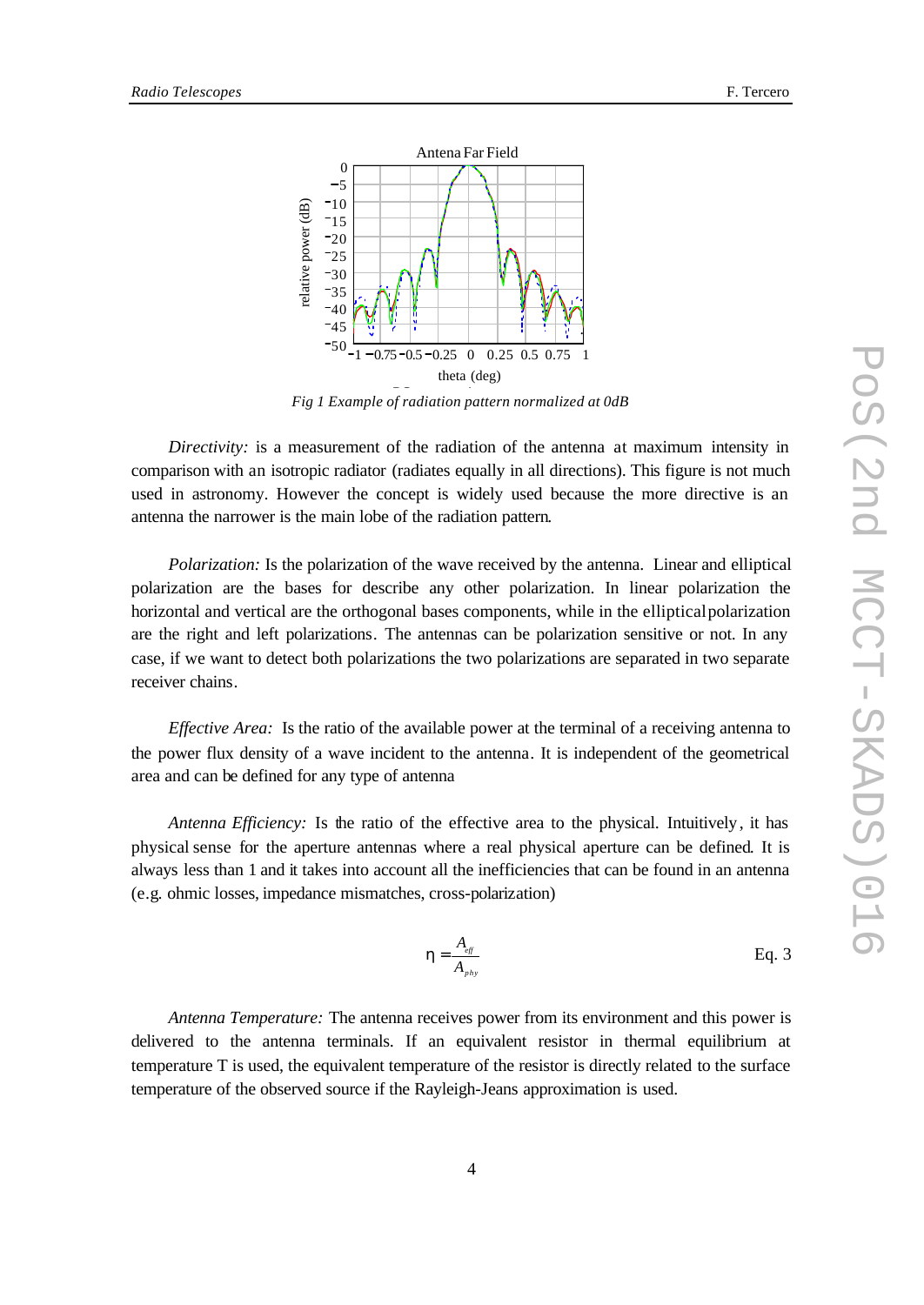

*Fig 2 Equivalent model of antenna*

The temperature associated with the power detected depends on the relation between the relative solid angles of antenna and source. If the source size is smaller than the antenna beam solid angle (and its temperature is constant), the antenna temperature is the source temperature weighted by the solid angles ratio. If the source is more extensive than the antenna solid angle the antenna temperature is directly the source surface temperature.

$$
T_{A} = \frac{1}{\Omega_{A}} \int_{\phi} T_{source}(\mathbf{q}, \mathbf{f}) P(\mathbf{q}, \mathbf{f}) d\Omega
$$
  

$$
\Omega_{source} \ll \Omega_{A} \quad T_{A} = \frac{\Omega_{source}}{\Omega_{A}} T_{source}
$$
  

$$
\Omega_{source} \gg \Omega_{A} \quad T_{A} = T_{source}
$$
  
Eq. 4

*Bandwidth:* The antenna fulfils the requirements in a limited bandwidth. All the described parameters are frequency dependent.

## **3. Single Dish Radio Telescopes**

The practical implementation of an antenna (or radio telescope) depends mainly of the frequency range. For the lower frequencies the wire antennas are the most common, while for the higher frequencies it is more usual to find reflector type antennas. These kinds of antennas concentrate the radiation in one single point where an additional antenna is used as a feeder for the system. The cutting edge between low and high frequencies is not sharp with the end result that is usually necessary to mix technologies from different frequency regimes. It is quite typical to find continuous surface reflectors fed by wire antennas.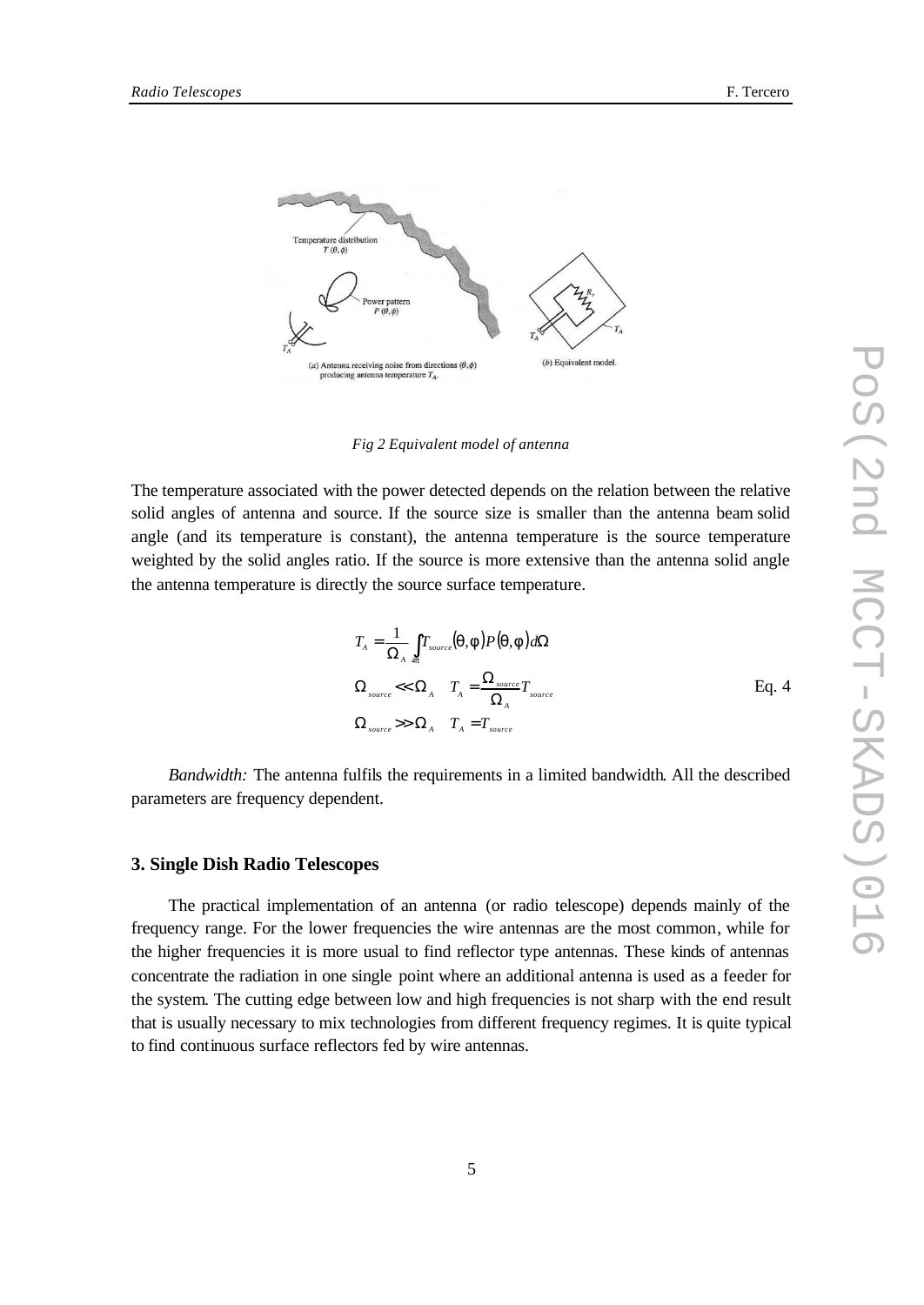



*Fig 3 Example of continuous and wired reflector antenna*

# **3.1 Paraboloid Reflector**

The mathematical surface of Paraboloid Reflector is a parabola of revolution with focal length F and diameter D. It has two important geometrical properties:

*All rays leaving the focal point (F) are collimated after reflection parallel to the revolution axis All path lengths from F to the reflector and on the aperture are equal (2F) for any ray*

 $f=OF$ 

*Fig 4 Paraboloid reflector geometry*

The paraboloid reflector works as a phase-transformer by transforming spherical waves that come from the focal point to flat phase-front waves after reflecting the parabola (commonly known as the prime focus). Consequently a field distribution is presented in the physical aperture of the reflector where the amplitude distribution is determined by the radiation pattern of the feed that it is placed in the focal point (F). The radiation pattern of the reflector antenna is related to the aperture field distribution. As the diameter of the aperture is usually a large number of wavelengths, the beam-width (half power beam-width) of this antenna is very narrow and can be calculated approximately with  $\lambda/D$  (wavelength and parabola diameter)

The amplitude distribution in the reflector aperture depends on the amplitude distribution of the feed used in the focal point. The ideal feed should illuminate the reflector surface with a constant amplitude distribution and this ideal feed should radiate nothing outside of the stereoangle subtended by the reflector. The aperture efficiency for this ideal feed is 1, that means that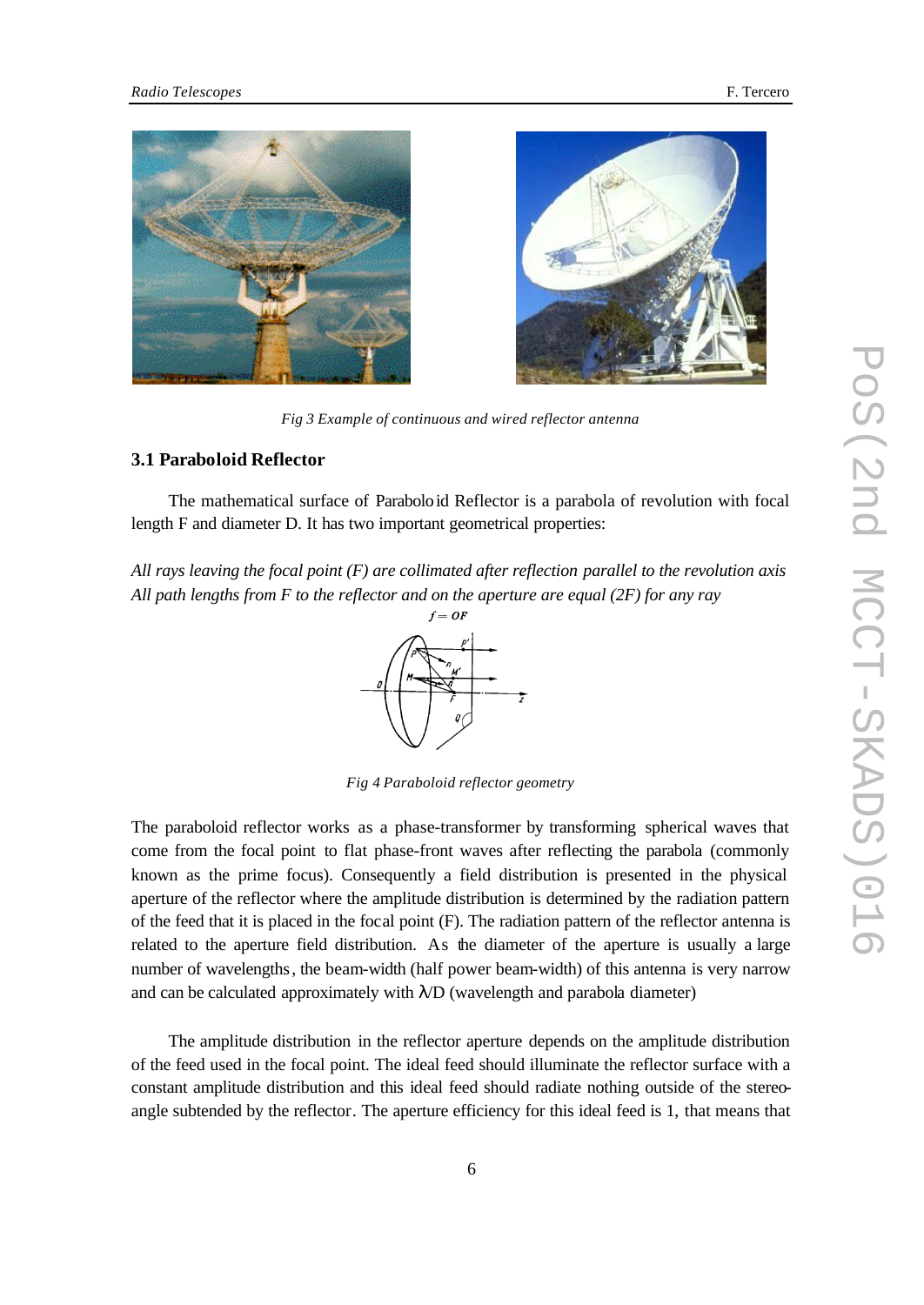all the power intercepted by the aperture is efficiently transferred to the receiver without any loss.

Real feeds are far from having this behaviour, and they present a radiation pattern similar to a Gaussian distribution. This amplitude distribution is not constant on the reflector surface and is not null outside of the reflector. These two effects can be evaluated to analyze the impact in the antenna efficiency. The amplitude distribution of the feed is characterize with the *feed illumination taper*, that is the amplitude level of the feed radiation pattern in the edge of the reflector respect the maximum, that it is in the axis of revolution. If the radiation pattern is normalized to 1 at the maximum, the taper is lower than 1 (or negative if it is in dB). The concept of taper is shown in the figure.



*Fig. 5: Taper and Spillover concepts* 

The aperture efficiency depends strongly of the taper (even more that the amplitude distribution profile). If the taper is small (small difference with maximum), the amplitude distribution along the reflector is similar to the uniform distribution and the *taper efficiency*  (defined as the ratio of the effective area vs. physical area because the non-uniformity amplitude distribution) is close to 1, however there is much power of the feed that it is not reflected by the reflector and it is useless. This effect is known as *spillover* and the spillover efficiency (defined as the ratio of the effective area vs. physical area because the spillover power) drops to 0. A part from the loss of efficiency, the spillover is *looking* directly to the ground at 300K, increasing the antenna temperature with an undesired signal contributing to the noise of the receiver. On the other hand, if the taper is big (big difference with maximum), we have the opposite effect, little power is reflected outside the antenna (spillover efficiency close to 1) but the amplitude distribution along the reflector is not uniform and taper efficiency is close to 0.

The optimum figure of the taper is between -10 and -12 dB depending of the amplitude distribution. In this case we have 0.9 of efficiency for both spillover and taper efficiency. The product of both is named *illumination efficiency*, and its optimum value is 0.81. This figure is difficult to increase with standard feeds and reflectors and it represents a theoretical limit set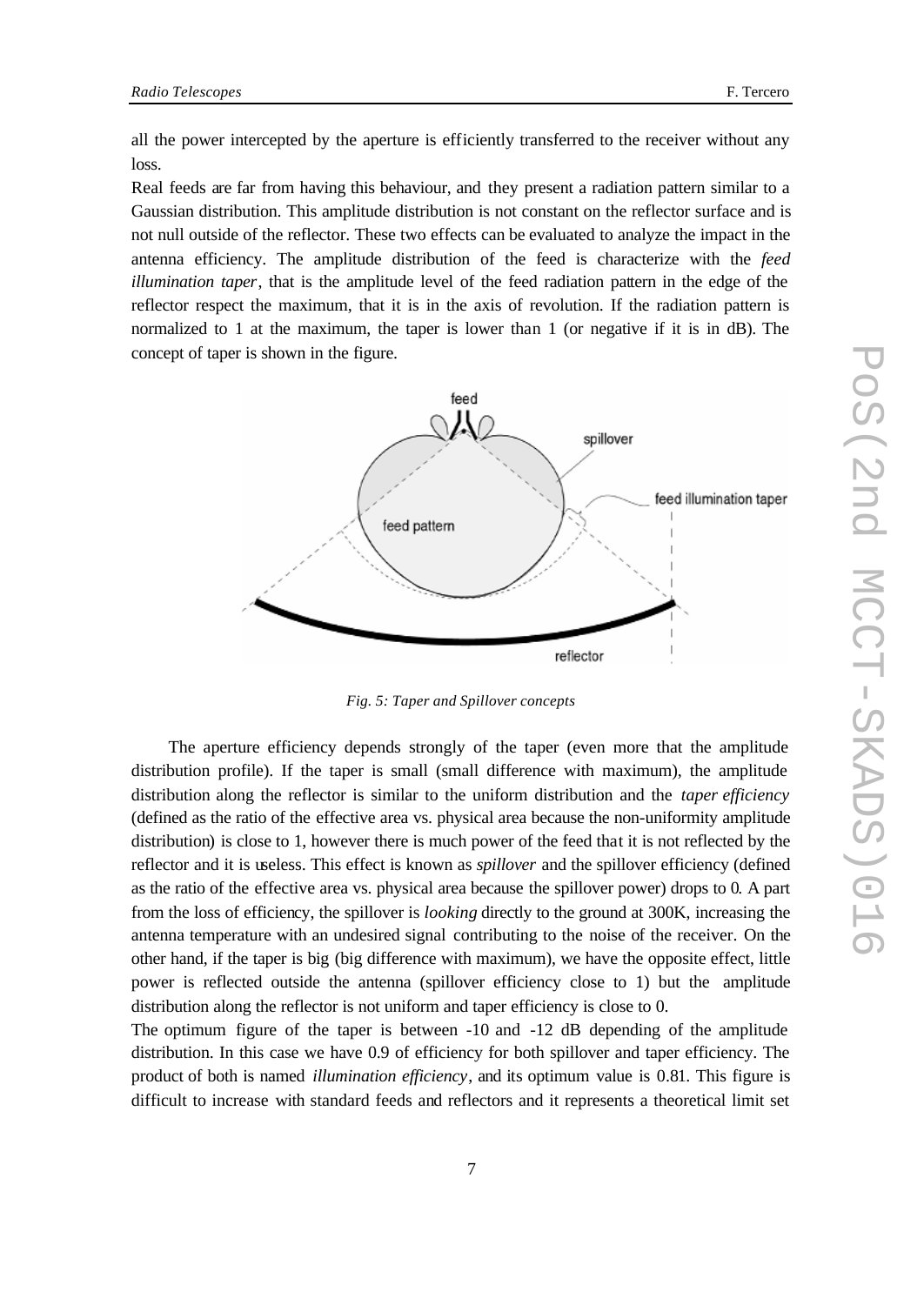only by the feed illumination that in reality decrease due to asymmetries, cross-polarization, losses, mismatches, positioning errors, manufactured reflector surface precision…



*Fig 6 Taper and spillover efficiencies that maximizes the illumination efficiency*

Once the feed has beeen chosen to have between -10 and -12 dB taper at the edge of the reflector, the design parameter of a paraboloid reflector is the focal length and the diameter. The diameter is usually fixed by the cost of construction and the angular resolution required. The focal distance is usually analyzed with the diameter of the reflector, being the important figure the f-number (ratio between focal and diameter). The f-number determines the aspect ratio of the antenna and usual figures are found between 0.3 and 1.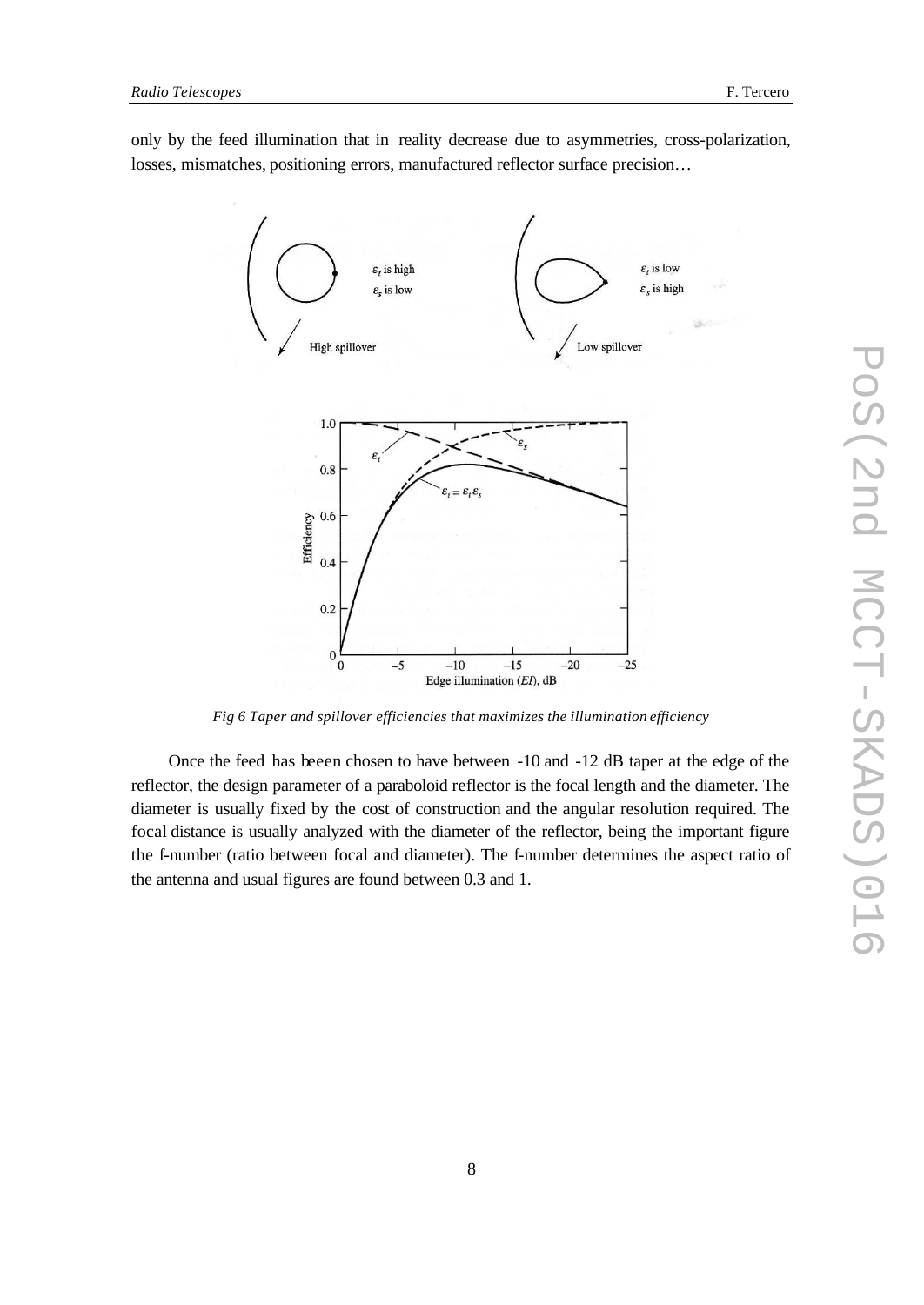

*Fig 7: Aspect ratio of paraboloid reflector depending of f-number. Illumination subtended angle in paraboloid reflector.*

The f-number determines some important electrical properties of the antenna that can be summarized as follows:

*Low f-number.* The shape is curved and the feed is near of the reflector vertex. The feed used must be of low directivity. Cross-polar is generated in the reflector and the system is more sensitive to the axial and lateral displacements of the feed respect the focal point.

*High f-number*. The shape is more flat and the feed is far from the vertex. Cross-polar is lower and the system has a higher immunity to misalignments.



*Fig 8: Example of large F/D antenna*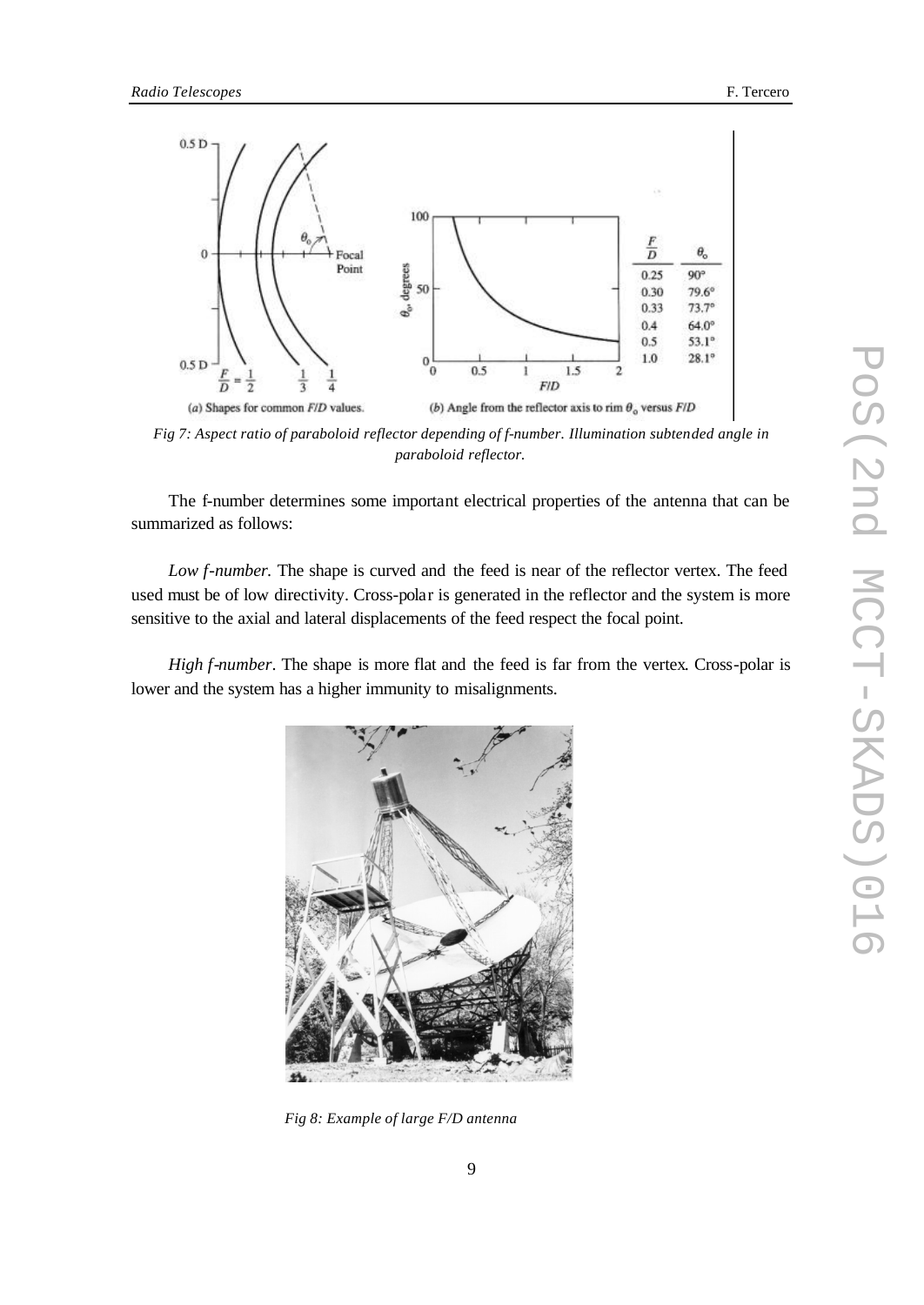The prime focus paraboloid reflector has the following important limitations improved by the dual reflector systems:

- *1. The feed and receiver are not easily accessible and long cables must be used to transport the signal.*
- *2. f-number range limited by the construction of tetrapod*
- *3. Feed spillover sees the ground temperature 300K*
- *4. The low f-number increases the cross-polar radiation pattern and it makes the system very sensitive to the feed positioning errors. The Fig.9 shows how the efficiency reduces quickly with axial and lateral errors in feed positioning*



*Fig 9: Aperture Efficiency reduction vs. Feed Axial Displacements (FAD) and Feed Lateral Displacements (FLD) in wavelengths for a F/D=0.375 paraboloid reflector. At high frequencies, for instance 100 GHz, an error of the feed positioning of 3mm means that aperture efficiency drops to 20% (axial error) or 50% (lateral error. Dotted line: antenna pointed to the new maximum).*

## **3.2 Dual Reflector. Cassegrain Antenna**

The Cassegrain reflector is the combination of paraboloid and hyperbolic reflectors where the axis of revolution of both surfaces is coincident. The paraboloid reflector has focal distance F while the hyperbolic reflector has one of its foci coincident with the paraboloid reflector focus. With this configuration any ray parallel to the axis of the antenna is reflected by the paraboloid dish towards the F point, however the hyperbolic reflector has the property of reflect the rays that point to F towards F'. The feed is placed at the F' point, this position is far from the parabola focus F.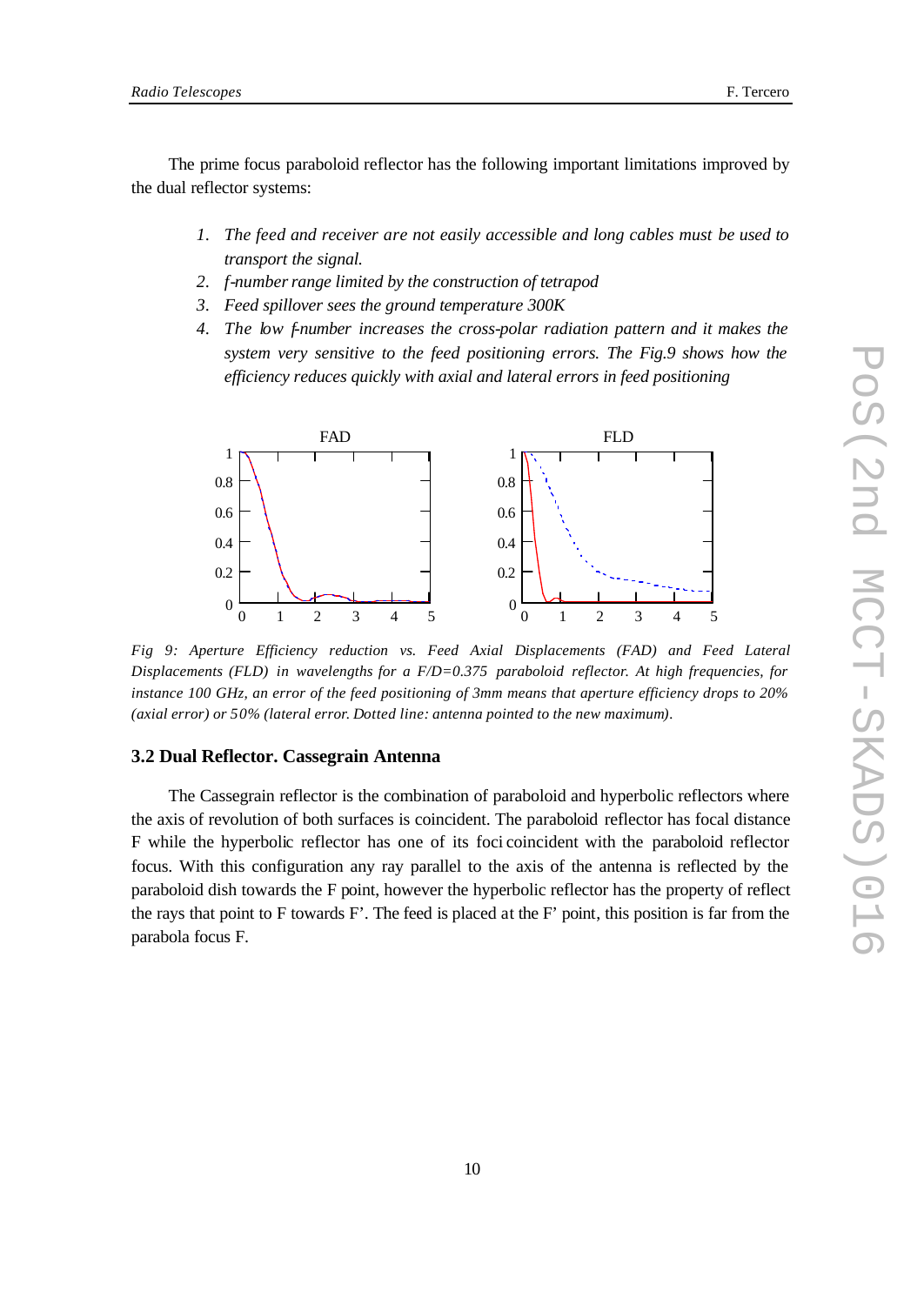

*Fig 8: Cassegrain geometry and Equivalent Paraboloid Reflector.*

The properties of the Cassegrain antenna can be derived from an equivalent paraboloid reflector with the same diameter of the main reflector and new equivalent focal length that is the focal length of the primary magnified by the secondary. The magnification factor depends on the eccentricity of the hyperbolic reflector e.

$$
m = \frac{e+1}{e-1}
$$
  

$$
F_e = m F
$$
 Eq. 5

As an example we present the 40m Radio-telescope operated by the National Spanish Observatory in Spain (www.oan.es).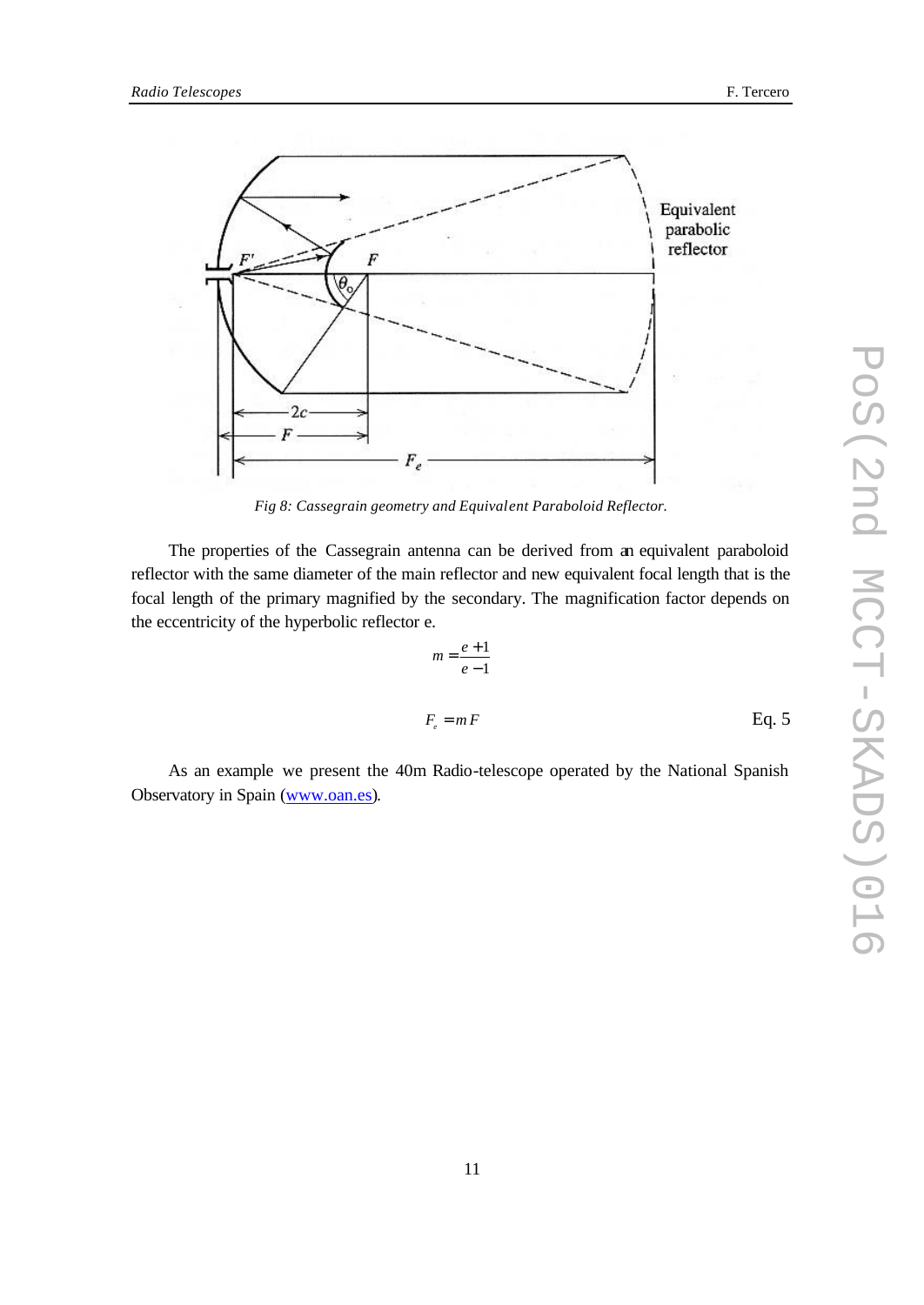

| Dp    | diameter primary    | [m] | 40.000  |
|-------|---------------------|-----|---------|
| Fp    | focal primary       | [m] | 15.000  |
| Fp/Dp | f-number primary    |     | 0.375   |
| Ds    | diameter secondary  | [m] | 3.200   |
| e     | eccentricity        |     | 1.099   |
| m     | magnification       |     | 21.090  |
| Fe    | focal equivalent    | [m] | 316.350 |
| Fe/Dp | f-number equivalent |     | 7.909   |

*Fig 9: The 40m radiotelescope of Yebes and its main optical parameters*

It illustrates how the addition of the secondary helps with all the limitations associated with the low f-number of the paraboloid reflector. The f-number of the primary is always limited by the construction of tetrapod but it is not the relevant electrical parameter in Cassegrain configuration because it is factored by the magnification.

The cassegrain antenna improves with respect the prime focus paraboloid reflector by

- *1.* The feed and receiver are easily accessible. They can be even placed under the *parabola surface in an real receiver's cabin*
- *2. f-number(equivalent) is not limited by construcution of the tetrapod.*
- *3. Feed spillover sees the sky temperature 3K*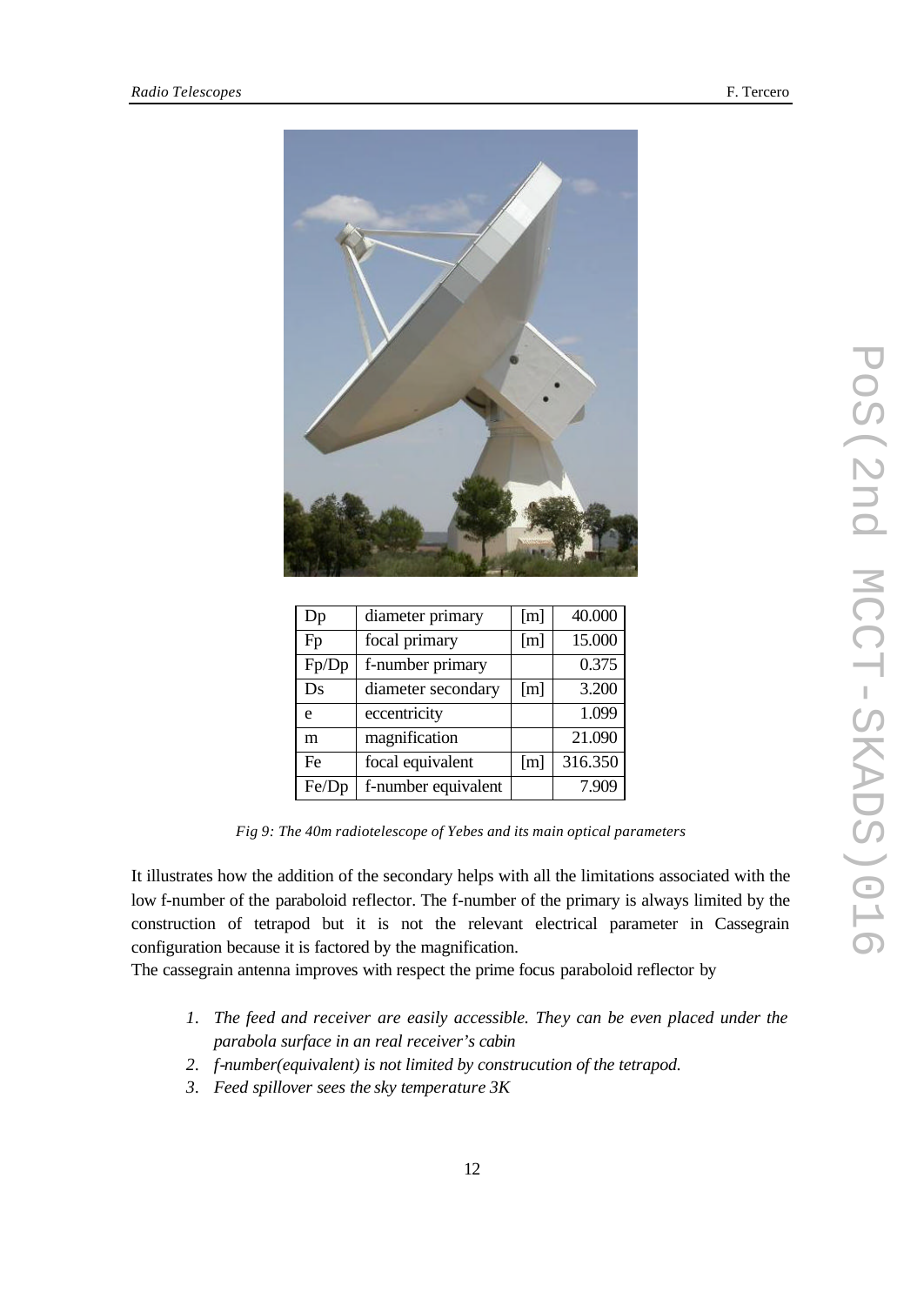*4. The high f-number(equivalent) makes the system insensitive to the feed positioning errors. The Fig.10 shows how the efficiency keeps constant with small positioning errors.*



*Fig 10. Aperture Efficiency reduction vs. Feed Axial Displacements (FAD) and Feed Lateral Displacements (FLD) in wavelengths for a Fe/D=7.909 cassegrain reflector. Several wavelengths of axial and lateral error for the feed positioning are allowed without loss of efficiency*

#### **3.3 Effective Area and Ape rture Efficiency.**

As pointed in section 3.1 the most important contribution for the calculation of the effective area of a single dish reflector is the taper and spillover (illumination) contribution of the feed with the reflector. Many other factors reduce the effective area (and consequently the antenna efficiency):

*Phase Errors.* The wavefront is not always spherical (the wave seems to come from a single point called the phase centre). Usually it is disturbed in the two main planes (phi equal to 0 degrees and 90 degrees) defining different phase centre points for both planes. The Phase centre definition is also not well defined across the entire bandwidth definition of the feed. Additionally mechanical misalignments can result in large distribution phase errors in the reflector. The effect depends on the feed design and the magnitude and type of the misalignments. However in practice in dual reflector systems it can be reduced drastically to negligible figures. In Eq. 7 is denoted by *hp.*

*Cross Polar.* The feed do not only radiates one pure polarization. The power that is lost from one polarization to the other (the effect is the same in linear and circular polarization) is seen like a lost of antenna effective area. The reflector also transform form one polarization to the other due to the curvature of reflectors mainly. Eq. 7 is denoted by *h<sup>x</sup> .*

*Blockage.* In axially rotated systems (both for single and dual reflectors) the feed (or the sub-reflector in the case of the dual reflector systems) blocks the aperture reducing the incident power in the reflector. This effect can reduce the aperture efficiency of the antenna up to 5%. In Eq. 7 is denoted by  $h_b$ .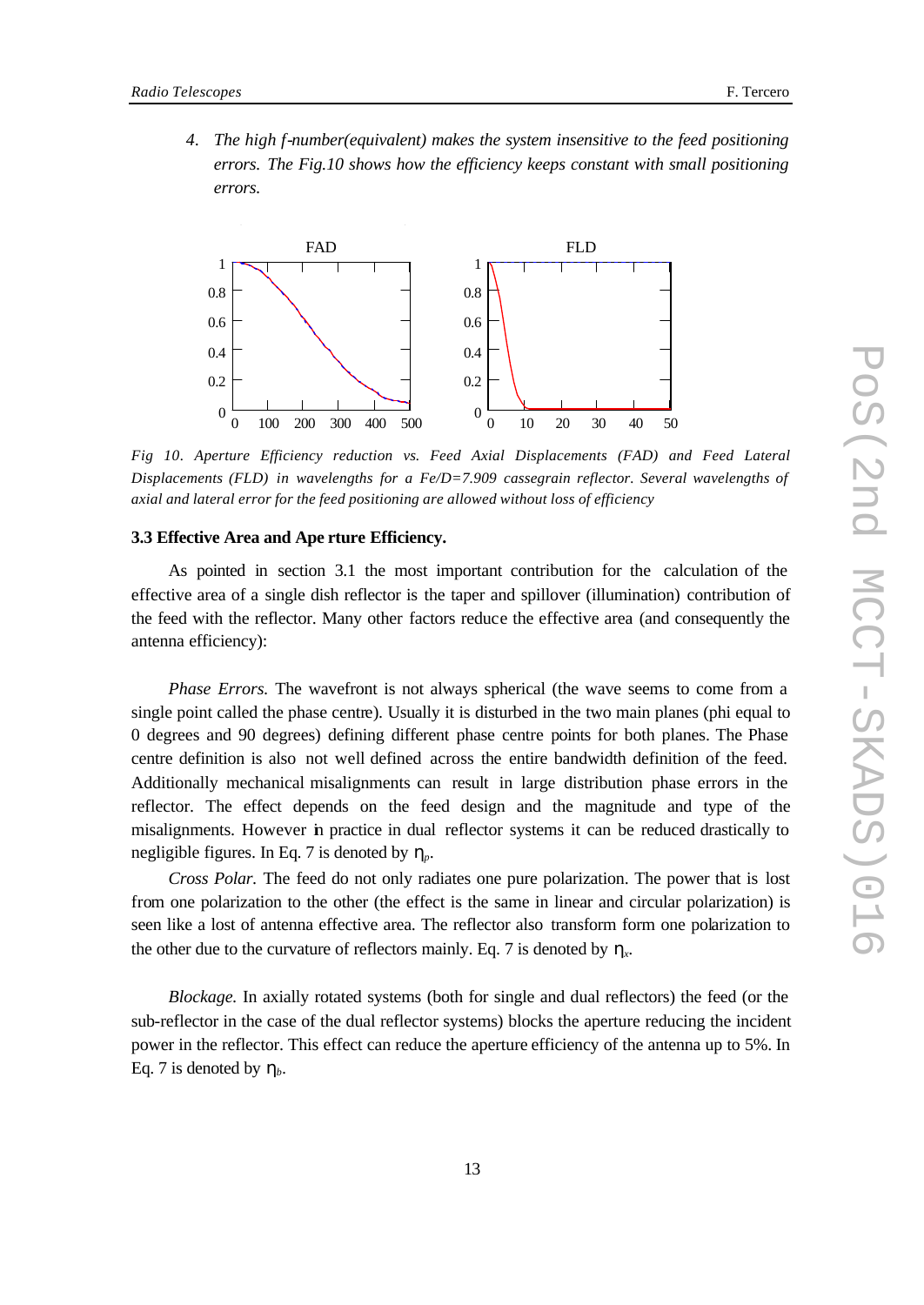The dishes large size is responsible for distributed surface errors, giving aberrations like astigmatism (different focus for different phi-planes). This kind of errors must be considered in the mechanical design of the antenna, adopting the homology design principle, which ensures that the paraboloid shape is always guaranteed but with different primary focus, depending of the elevation. The focus is actively aligned by the re-positioning of the sub-reflector.

The surface quality of the panel manufacturing also affects the performance giving the high frequency limitation of the antenna. The aperture efficiency due to the random errors in the surface is given by the Ruze's rule. ε is the r.m.s. of the surface of the reflector, it can be easily calculated that an error of  $\lambda/16$  reduces the antenna efficiency to 50%. For instance a 100 GHz antenna needs a 180 microns surface error over the entire antenna surface to have a maximum antenna efficiency of 40% of its physical area (taking into account only the illumination and surface efficiency) . In Eq. 7 is denoted by *h<sup>s</sup> .*

$$
\mathbf{h}_s \approx e^{\left(\frac{4\mathbf{p}}{I}\right)^2} \qquad \qquad \text{Eq. 6}
$$

Finally all the antenna efficiencies must be multiplied to calculate the total antenna efficiency.

$$
\mathbf{h}_{_{ap}} = \mathbf{h}_{i} \mathbf{h}_{_{sp}} \mathbf{h}_{j} \mathbf{h}_{k} \mathbf{h}_{s}
$$
 Eq. 7

## **4. Conclusions**

Basic antenna definitions are presented in relation to paraboloid and Cassegrain antennas that are widely used as radio-telescopes. The close dependence of the feed radiation pattern and the antenna efficiency is presented in terms of taper and spillover concepts for paraboloid reflectors. The relevance of the focal length in the reflector systems is highlighted in relation to the limited focal length of prime focus paraboloid systems. The increase of the focal length and the improvement of the equivalent noise temperature of the receiver is demonstrated as the motivation for the development of dual-reflector radio-telescopes. The Cassegrain antenna is demonstrated to improve the performance of antenna efficiency over that of the prime focus paraboloid antenna with a little extra cost. Finally, the aperture efficiency is presented as a sum of all the efficiency characteristics of the radio-telescope.

#### **References**

- [1] *"Radio Astronomy. 2nd Edition"*. J.D. Kraus. Cygnus-Quasar Books.1986
- [2] *"Methods of Experimental Physics vol.12-B. Radio Telescopes".* M.L. Meeks (Ed.). Academic Press. 1976